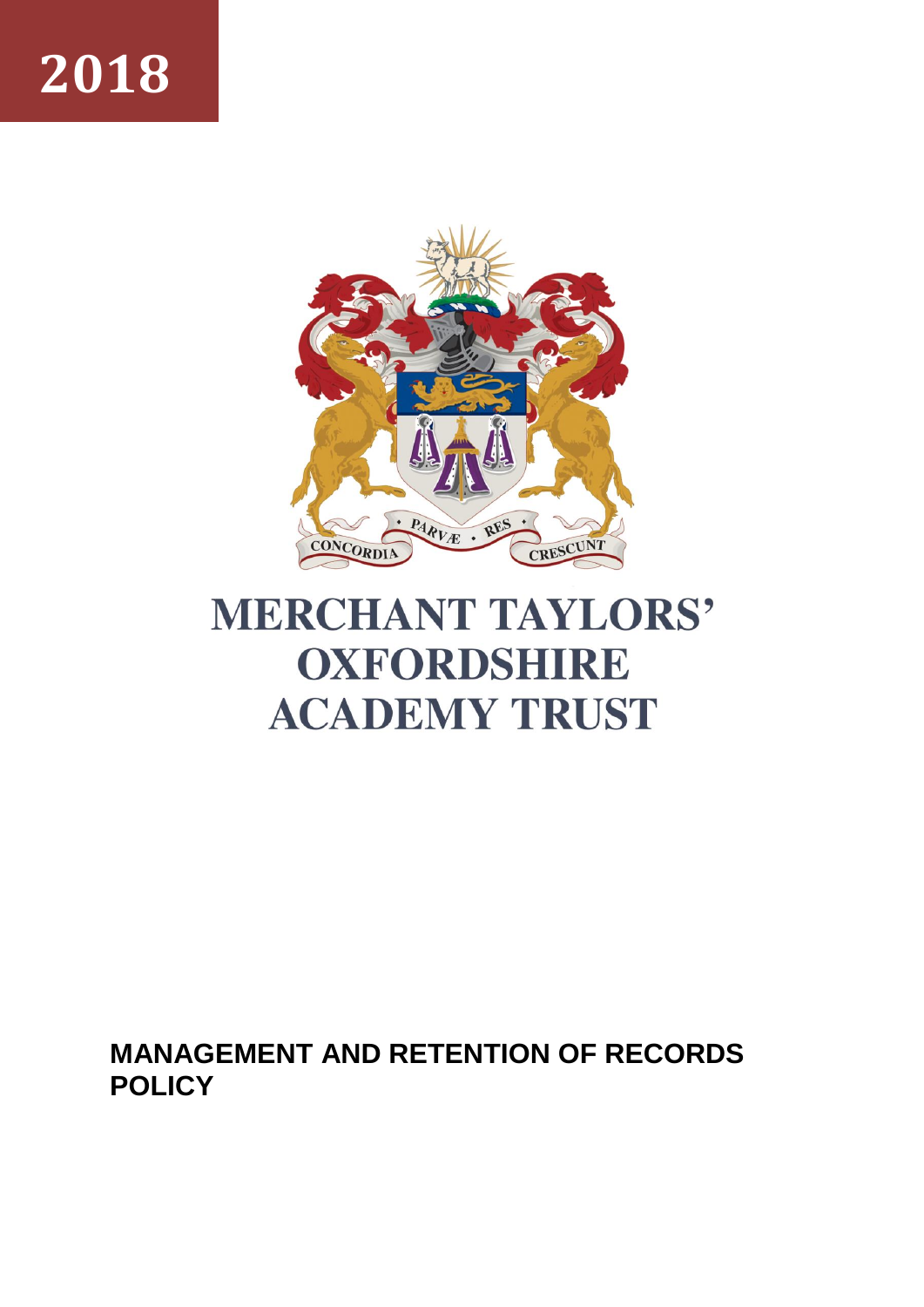#### **Table of Contents**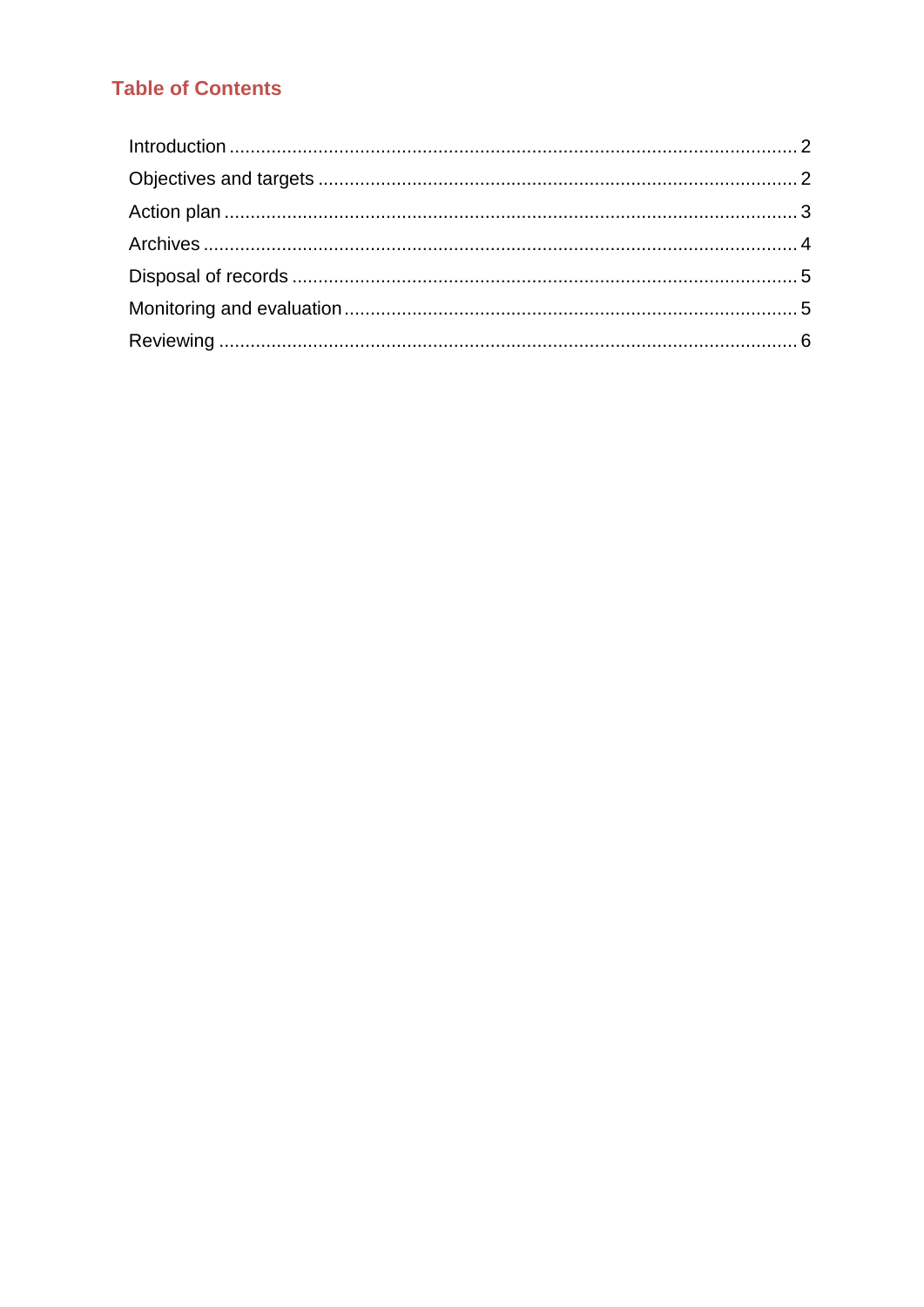#### <span id="page-2-0"></span>**Introduction**

This guidance applies to the retention of all records within schools. Some of the guidance below relates to records within schools that will contain 'personal data'. Personal data is defined under the General Data Protection Regulation (GDPR) as:

 Any information relating to an identified or identifiable natural person (data subject). An identifiable natural person is one who can be identified, directly or indirectly, in particular by reference to an identifier such as a name, an identification number, location data, an online identifier or to one or more factors specific to the physical, physiological, genetic, mental, economic, cultural or social identity of that natural person (GDPR article 4).

Under the new data protection laws, it is each organisation's responsibility to ensure compliance with the GDPR which comes into force on 25 May 2018. Therefore, where records contain personal data, schools need to be aware of the additional obligations they need to meet.

In brief, the GDPR introduces several legal obligations in relation to records containing personal data. This includes obligations such as advising data subjects of the information you hold on them, the purpose for which you hold or process such information, how long you hold it for (the retention period), the legal basis for which you process the personal data and what the data subject's rights are in relation to the data.

Overall, personal data should be kept for no longer than necessary. This means that schools need to be aware of how long each type of record needs to be retained in law, where it might be judicious to retain records for a longer period, and how to destroy records that are no longer needed. To assist schools in identifying records that may contain personal data, they are advised to complete a data protection audit. One is available on the CEFM website under the GDPR section.

Under the Freedom of Information Act 2000, schools are required to maintain a retention schedule listing the record series which the school creates in the course of its business. The retention schedule lays down the length of time for which the record needs to be maintained and the action which is taken when it is of no further administrative use (what is destroyed, when it was destroyed and by whom).

This policy is based upon the policy recommended by the Records Management Society for maintained schools in England and that produced by Buzzacott LLP for compliance with the Charity Commission's requirements. Wallingford School recognises that the efficient management of its records is necessary to comply with its legal and regulatory obligations and to contribute to the effective overall management of the organisation. This document provides the policy framework through which this effective management can be achieved and audited.

#### <span id="page-2-1"></span>**Objectives and targets**

This policy applies to all records created, received or maintained by staff of the school in the course of carrying out its functions. This policy also applies to all accounting records required for retention by the Charity Commission under the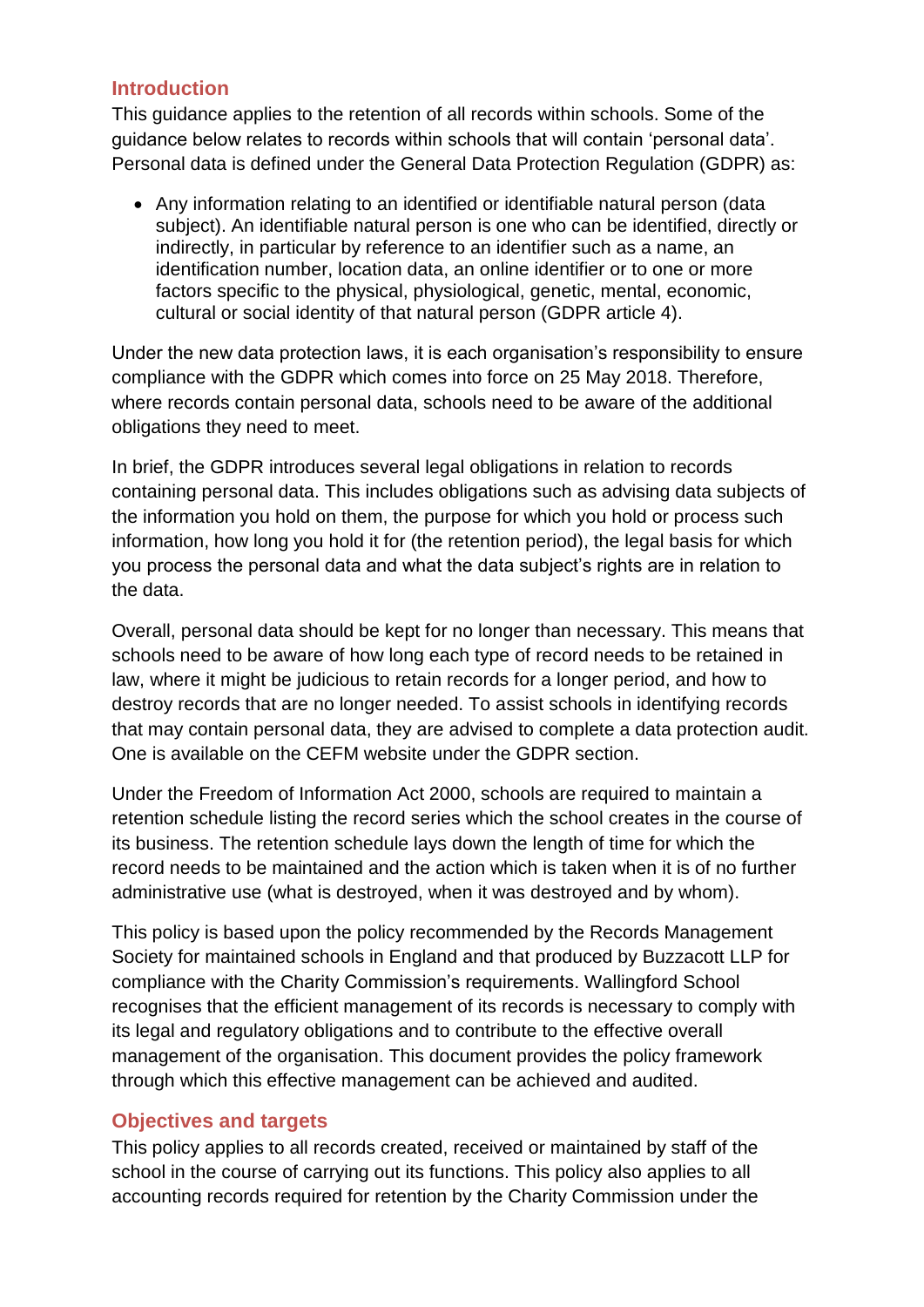Charities Act 2011 and under the Companies Act 2006, as well as those records required by HMRC and others to be retained. Records are defined as all those documents which facilitate the business carried out by the school and which are thereafter retained (for a set period) to provide evidence of its transactions or activities. These records may be created, received or maintained in hard copy or electronically.

A small percentage of the school's records will be selected for permanent preservation as part of the school's archives and for historical research.

#### <span id="page-3-0"></span>**Action plan**

The school keeps records under a wide variety of headings:

- Child protection.
- **Governors.**
- Management.
- Pupils.
- Curriculum.
- Personnel records of staff.
- Health and safety.
- Administration.
- Finance.
- Property.
- CCTV.
- School meals.
- DFE, local authority (LA), work experience and careers, family liaison.

The school has a corporate responsibility to maintain these records and record keeping systems in accordance with the regulatory environment.

The person with overall responsibility for this policy is Trust Business Manager who will give guidance for good records management practice and will promote compliance with this policy so that information will be retrieved easily, appropriately and in a timely fashion.

The storage and retention of digital information will be handled on a day-to-day basis by the IT Network Manager under guidance of the Head, ensuring that records are held securely, backed-up on suitable systems, archived when necessary and checked regularly for ease of retrieval when required. Guidance may also be required from the school's nominated data protection officer to ensure compliance.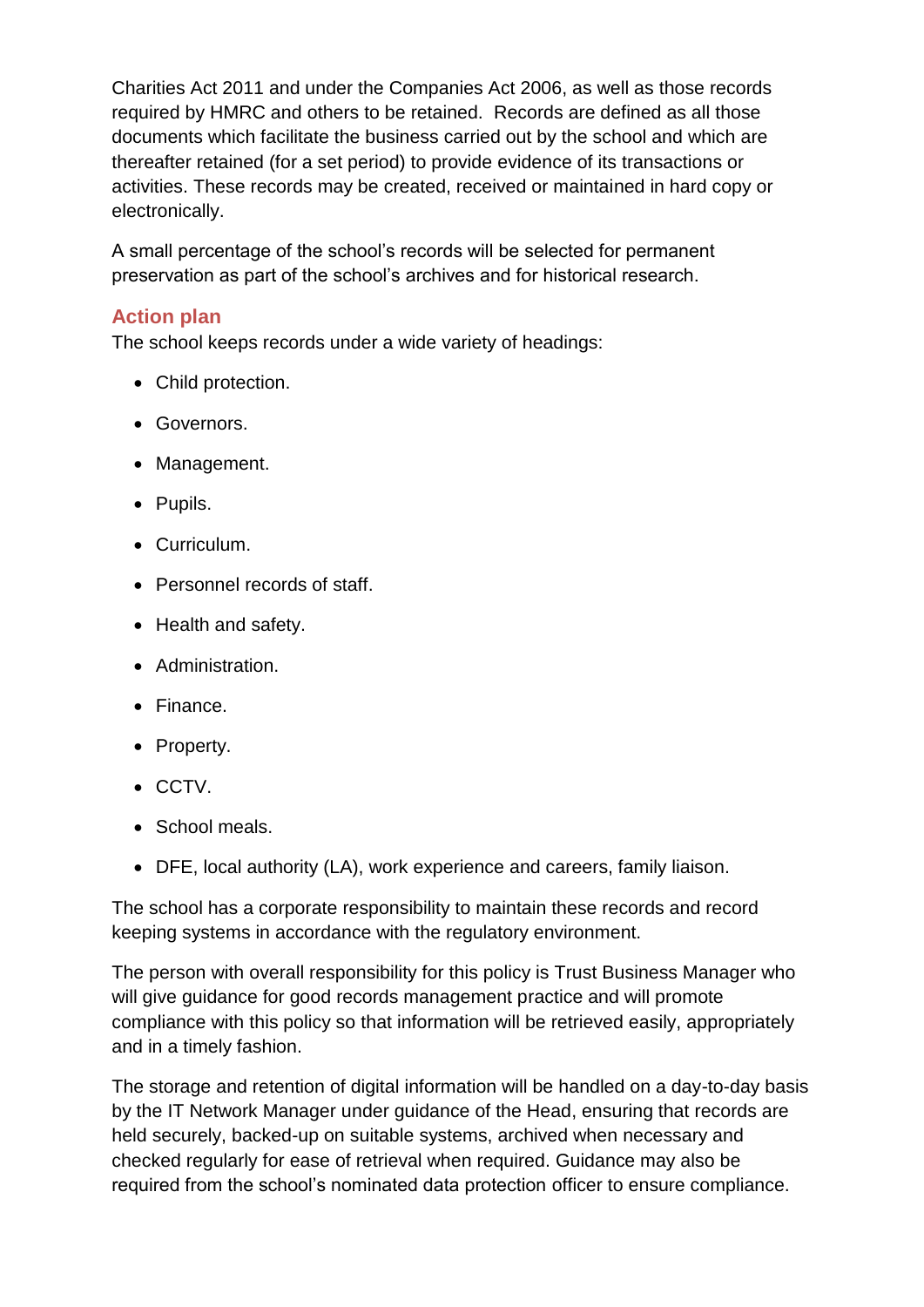Individual staff and employees must ensure that records for which they are responsible, particularly any that are kept on personally owned devices, are accurate, kept securely, and are maintained and disposed of in accordance with the school's records management guidelines. Loss and destruction of records that contain personal data can carry significant penalties from the Information Commissioner's Office (ICO). It is important for schools to be aware of this and ensure personal data is not placed at risk and that there are appropriate safeguards in place. There may be further consequences for individuals who fail to comply with safe record keeping guidelines and policies.

The chief financial officer is responsible for the secure retention of all financial documents for the period required by the Companies Act and charity legislation. These documents may be requested by authorised external agencies at any time, for example the academy's auditors or the EFA. The chief financial officer makes arrangements with the IT Network Manager for the secure retention of electronic accounting records.

The guidelines follow those set out in the Records Management Toolkit for schools version 5 (updated in February 2016), and can be found on the Information and Records Management Society's website [http://irms.org.uk/page/SchoolsToolkit.](http://irms.org.uk/page/SchoolsToolkit)

There are a number of benefits from the use of a complete retention schedule:

- Managing records against the retention schedule is deemed to be 'normal processing' and employees can be confident that they are managing data in an appropriate manner.
- Members of staff can be confident about shredding/erasing information at the appropriate time and with appropriate safeguards in place.
- Information which is subject to freedom of information and data protection legislation will be available when required.
- The school is not maintaining and storing information unnecessarily.
- Additional guidelines specifically for academies, which have financial reporting responsibilities under the Companies Act 2006 and to the Charity Commission, are also followed and are set out in the Charity Commission's guidance document 'Retention of accounting records and other corporate records' produced by Buzzacott LLP: [www.buzzacott.co.uk/insights/retention-of](http://www.buzzacott.co.uk/insights/retention-of-accounting-records-(1))[accounting-records-\(1\).](http://www.buzzacott.co.uk/insights/retention-of-accounting-records-(1))

#### <span id="page-4-0"></span>**Archives**

Old accounting and personnel records, and some other records, will be archived until being disposed of. Archived records will:

- Be treated as being as confidential as current records.
- Not necessarily be as accessible as current records, but will still be retrievable.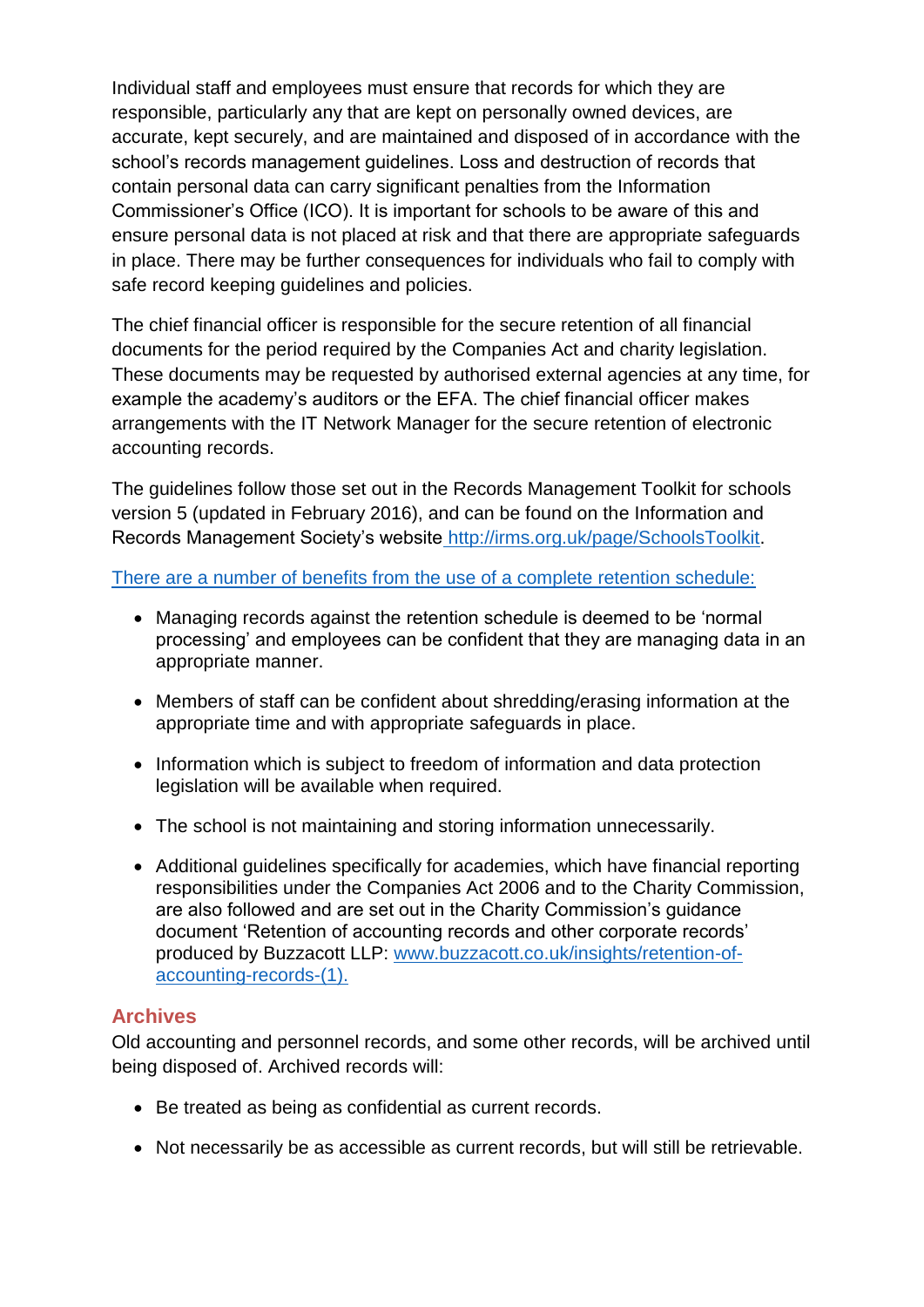• Have adequate storage made available or may be kept electronically or on microfilm.

Before deciding on whether records will be stored electronically the school will consider:

- Whether the records may need to be kept in the original format (for legal reasons).
- Whether the medium chosen to archive the records has an acceptable lifespan for records that will have to be retained for a very long time.
- Where records are archived electronically or on microfilm, whether there will have an adequate means for accessing and printing the record.

A record of all documents that have been archived electronically or on microfilm will be kept.

#### <span id="page-5-0"></span>**Disposal of records**

When the period of retention has expired, and there is no other reason to keep them, the records may be disposed of safely and securely. Particular regard must be paid when disposing of records containing personal data. The records will be completely destroyed by shredding paper, cutting up CDs and similar items and dismantling and destroying hard drives. Non-sensitive papers will be bundled and disposed of to a waste paper recycling merchant. A list is kept of records which have been destroyed. This list includes:

- The file reference
- The file title or a brief description.
- The number of files and date range.
- The name of the authorising officer.
- The date the file was destroyed.

#### <span id="page-5-1"></span>**Monitoring and evaluation**

This policy has been drawn up within the context of the Freedom of information policy, the Data protection policy and with other legislation or regulations (including audit, equal opportunities and ethics) affecting the school and will be monitored to ensure that the retention guidelines updated by the Records Management Society periodically are adhered to. In addition Wallingford School, being an academy, recognises the specific requirements for the retention of accounting records and other corporate records by the Charity Commission, HMRC and under the Companies Act 2006 and will therefore monitor the guidelines as recommended by the Charity Commission in the document 'Retention of accounting records and other corporate records'.